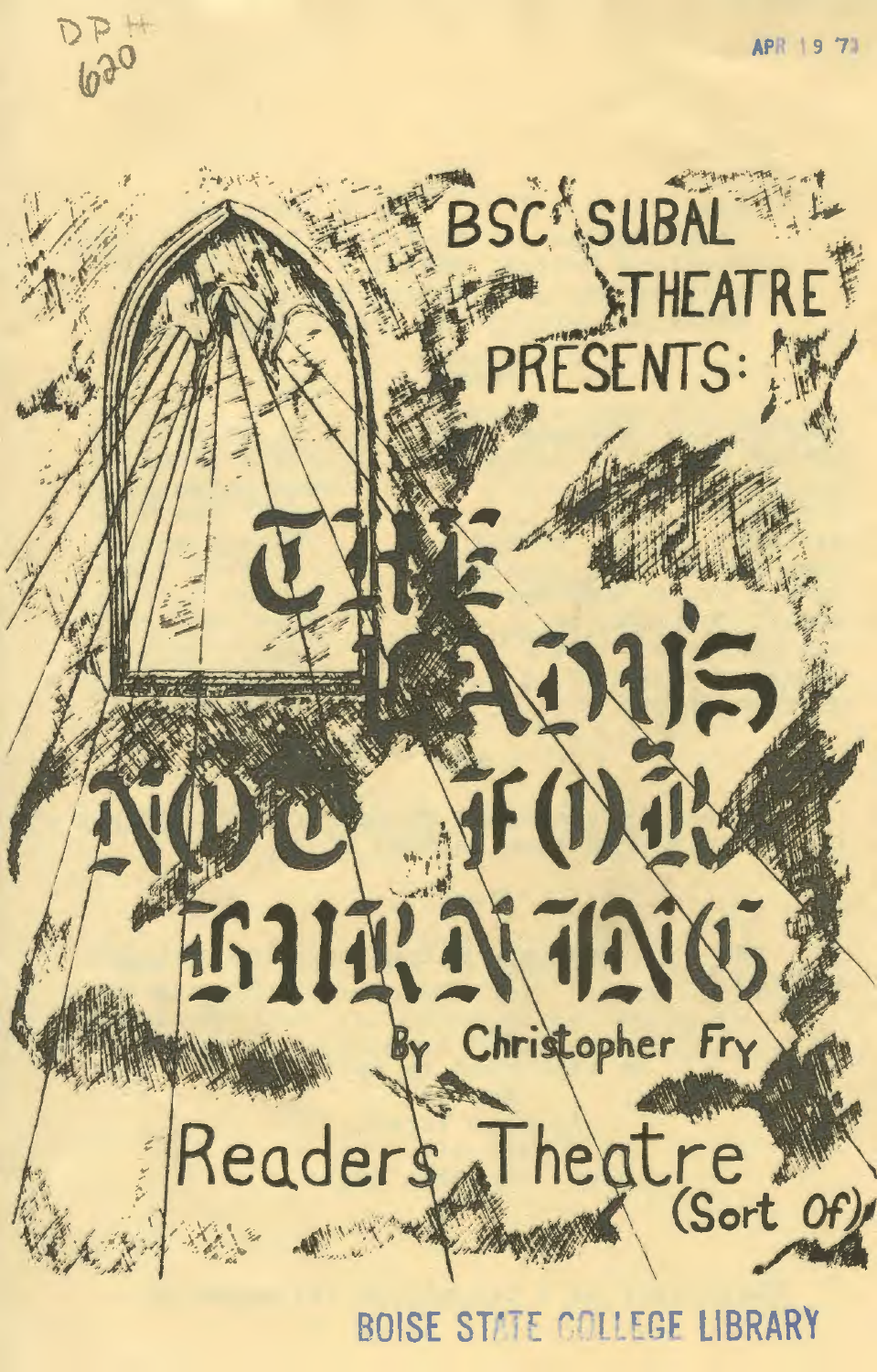Director . . . . . R. E. Ericson<br>Stage Design . . Daniel R. Coffman Director . . . . . R. E. Ericson<br>Stage Design . . Daniel R. Coffman<br>Lichting Design . Daniel B. Coffman Lighting Design. Daniel R. Coffman Program Design . Daniel R. Coffman Assistant Director .. Patti Murphy

### **Cast**

| <b>Cast</b>                                                                                                                                                                                                                                                                                                                                                                                |                                                 |
|--------------------------------------------------------------------------------------------------------------------------------------------------------------------------------------------------------------------------------------------------------------------------------------------------------------------------------------------------------------------------------------------|-------------------------------------------------|
| RICHARD, an orphaned clerk<br>THOMAS MENDIP, a soldier.<br>ALIZON ELIOT Debra Hollenbeck<br>NICHOLAS DEVISE<br>MARGARET DEVISE, mother Cheryl Hurrle<br>HUMPHREY DEVISE, brother. Chuck Bower<br>HEBBLE TYSON, the Mayor John Elliott<br>JENNET JOURDEMAYNE Diane Hulscher<br>THE CHAPLAIN James Langley<br>EDWARD TAPPERCOOM, a justice .Bruce Richardson<br>MATTHEW SKIPPS Scott Merrill | Mark Lewis<br>. Tracey Hollenbeck<br>. Ken Shaw |
|                                                                                                                                                                                                                                                                                                                                                                                            |                                                 |

#### Scene

A room in the house of Hebble Tyson, Mayor of the small market town of Cool Clary.

#### Time

The 15th Century, either more or less or exactly.

> Act I An afternoon in April. Act II An hour later. Act III Later, the same night.

There will be a ten-minute intermission.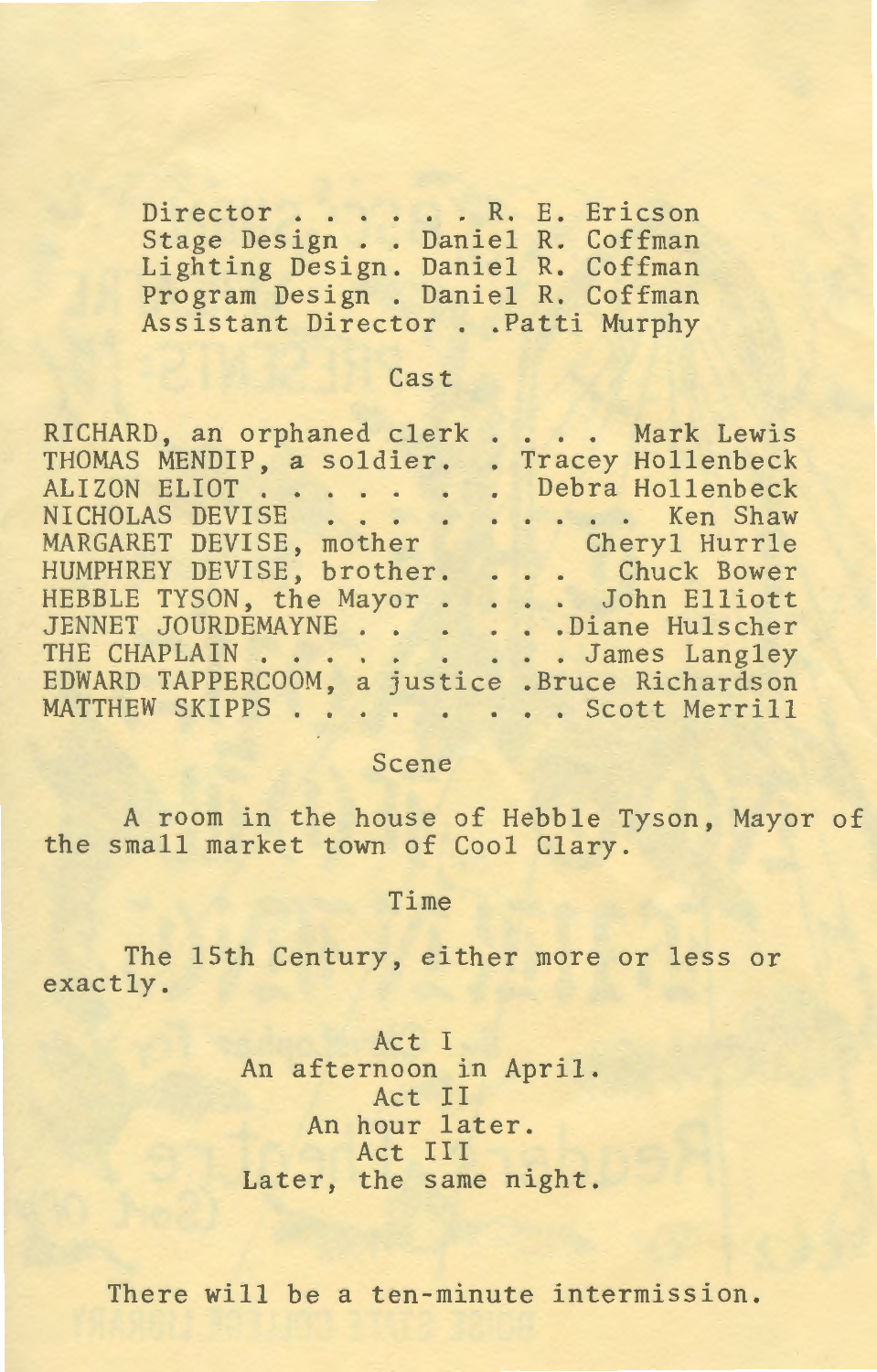#### Crews

Lighting

Ben Copple (Head) Patti Murphy

# Sound

Chauncey Hood (running) Mark Hopkins (gathering)

House Manager

Jan Lythgoe

## Stage Manager

Dan Peterson

Set Construction

Ben Copple Ken Shaw Pat Nance Pat Boyington Tech Class 118

There is no realistic setting, no props, and no period costumes. But there will be plenty to look at and much to listen to. Turn your imaginations loose and enjoy the play.